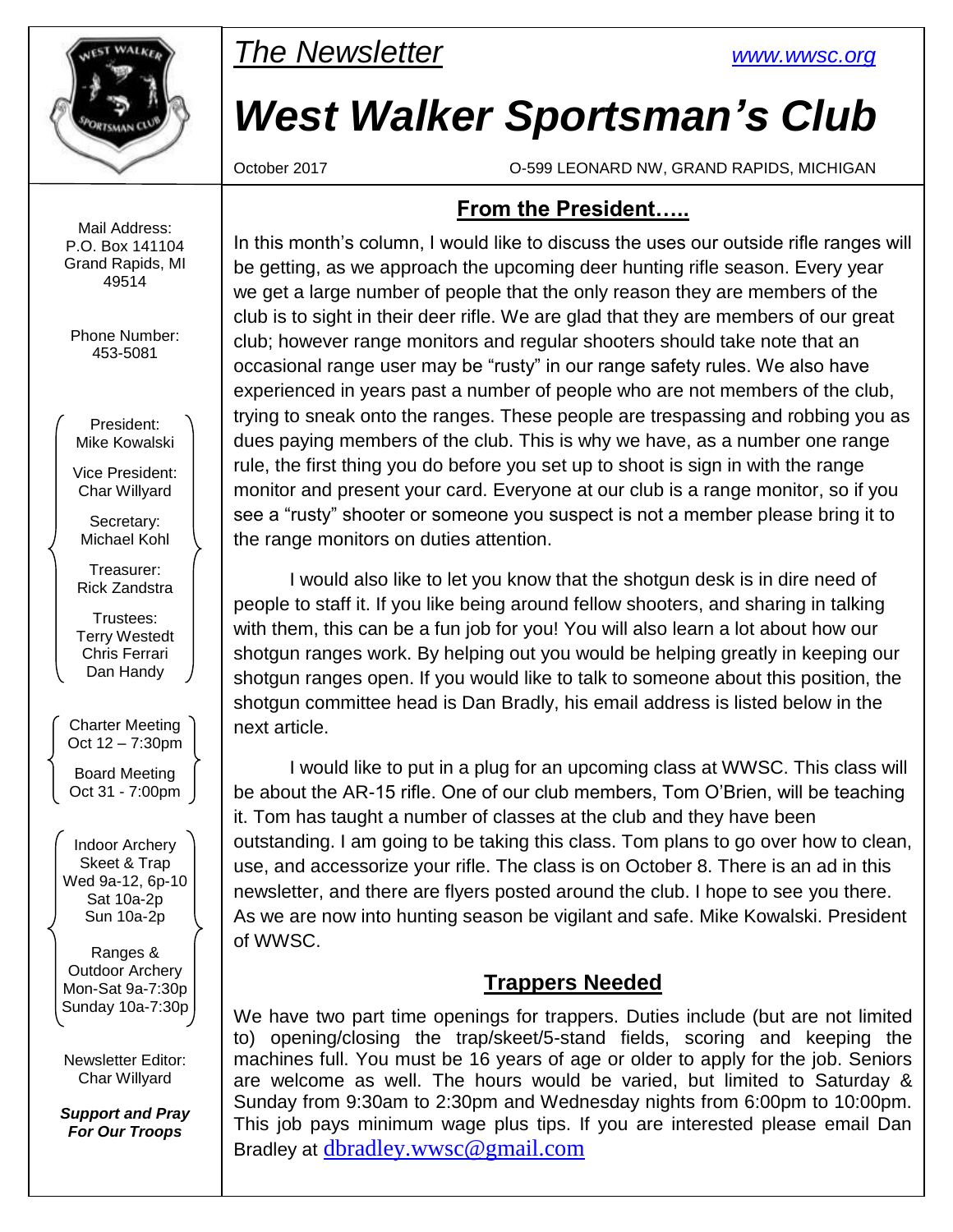## **Five Stand Hat Shoot**



\$10

**MEMBERS** 

**ONLY** 

Dave Tagg was the winner of the Five Stand Hat Shoot with a high score of 86. Nice score Dave !

Dave VanKley 14,14,11 Bob Moylan 12,14 Sean Collins 9.7 Jason Dusendang 16,17

Rick Zandstra 15,9,14,12,10,10,12 Dave Tagg 16,17,18,22,23,20,21,15,20 Nate Bosworth 20,18,19,21,18,16,14 Brian Myers 16,19,13,21,20,19,16,17,11, 22 Jeff Koopmans 17,21,21,16,18,18 Chris Ferrari 15,19,16,17,17,18,13,14,20 Dan Bradley 17,20,17,18,23,20,18,14

# **HAUNTED WEST WALKER** Saturday October 28, 2017 3:00 PM

Bring your pistols and 50 rounds to help us clean out all those nasty ghosts, goblins & witches from the club! (All 3 D targets.) All calibers welcome.

Iron sites only please. Round nose only. No hollow point or wad cutter No magnums or rifle calibers allowed.

AFTER THE SHOOT. JOIN US AT THE CLUB HOUSE FOR A FREE DINNER. AWARDS. GAMES AND PRIZES.

**Dinner Menu:** chili bread salad dessert

No need to pre pay Sign up at club house or range office or call range office 453-5081

Sign up dead line **Saturday October 22, 2017**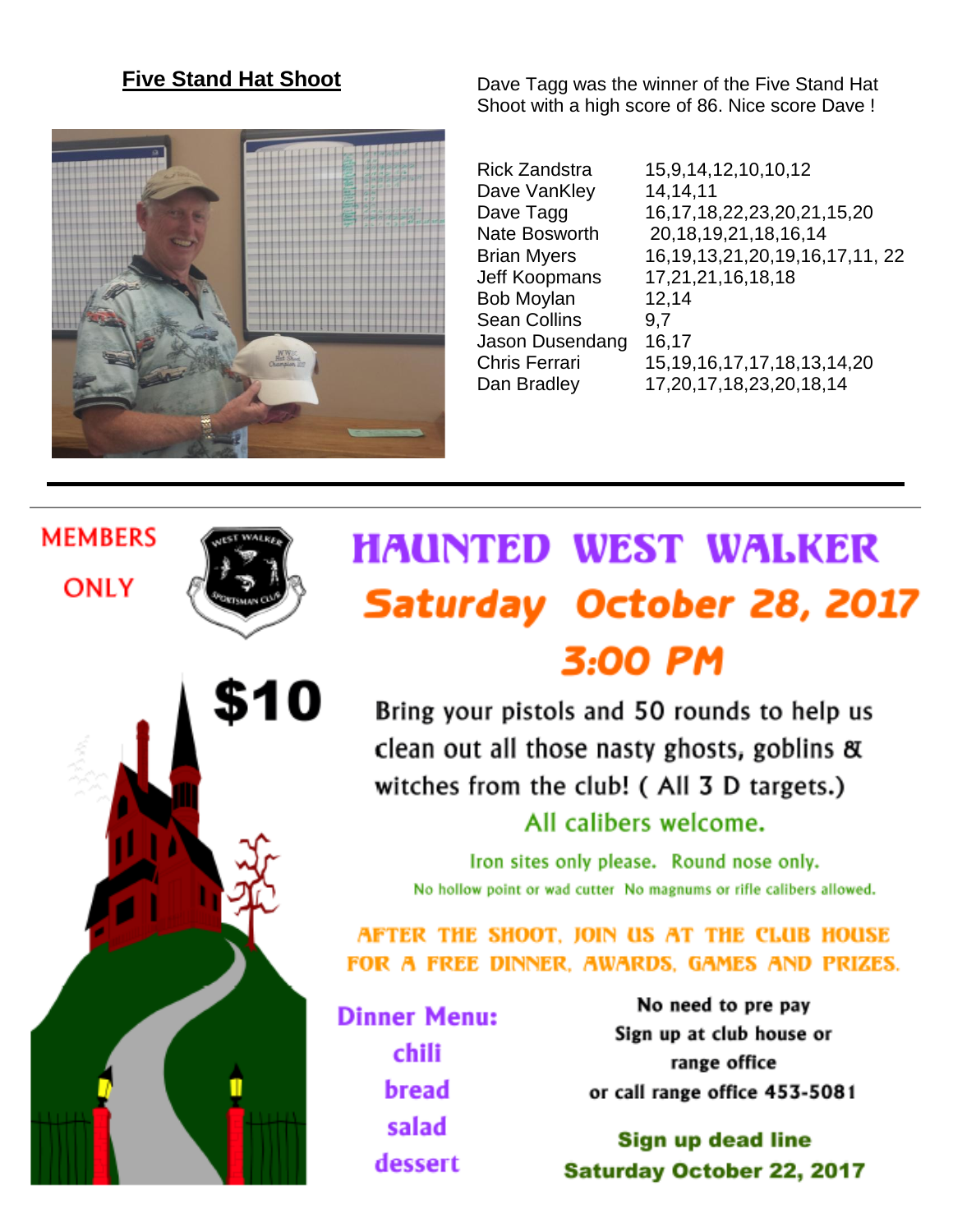# **Burning up with Joy from the Blast**

To all of you who helped with Gloria's Birthday Blast Fun Shoot I want to extend my thanks. Since Michael Kohl organized it, I am not sure I even know all who helped, but I do know people cooked, ran the shoot, set up the room, organized games, took registration, shopped for door prizes, and much more. It was wonderful that so many of you came to shoot, and to make the party extra large and fun. I was bowled over with the card signed by all of you and the gift card from Cabela's. Please know that you succeeded in making my 65th birthday really special, and making me feel very blessed for the friendship you shown me. Gloria Von der Heide



# **AR15 Class**

#### **October 8** 10:30AM – 5:30PM

Own an AR15 but not sure of all it can do? Want to learn to shoot it better? Curious about the AR15 and want to get more handson before you buy one? \$90 WWSC members & family (each) TommyGunsMI@gmail.com / 616-920-1701 **www.TommyGunsTraining.com** Tom O'Brien - NRA and MCRGO certified instructor

#### **Upcoming Fun Shoots**

11/18/2017 – Trackin' Turkey 01/27/2018 – Winter Wonderland 02/17/2018 – Cupid's Commando's

## **October Range Hours**

October 1 – 15 Mon–Sat: 9am–7pm Sun: 10am–7pm

October 16 – 31 Mon–Sat: 9am–6:30pm Sun: 10am–6:30pm

**[Link for range hours](http://www.wwsc.org/range-hours.shtml) [Link for range rules](http://www.wwsc.org/img/ranges/RangeRules.pdf)**

**Did You Know** that WWSC is a non-profit organization that is run by Charter Members who volunteer their time ? We are always looking for good people who are interested in becoming Charter Members to help us keep this club open. If you are interested please speak with any Charter Member for more information.

|            | 2017 Big Gun Raffle                          |                               |
|------------|----------------------------------------------|-------------------------------|
| Jan        | <b>Ruger 10/22 Carbine Collectors Series</b> | Jutta Grieves #35             |
| Feb        | <b>Ruger LCRx 38 Special</b>                 | Michael Kohl #96              |
| Mar        | T/C Impact .50 cal Camo Weather Shield       | <b>Robert Scarbrough #172</b> |
| Apr        | <b>S&amp;W Shield, Ported 9mm</b>            | Jeff McMinn #164              |
| May        | Winchester SXP 12ga Pump                     | Joe D-Felio #15               |
| Jun        | Glock 19, Gen4 - 9mm                         | John Neinhouse #195           |
| Jul        | Savage B-Mag Laminate 17WSM                  | Reuben Kamps #104             |
| Aug        | Sig Sauer P320 Night Sights, 9mm             | Jacob Yonkers #212            |
| Sep        | Savage 220F 20ga Slug Gun                    | Tim Stockenauer #177          |
| Oct        | Ruger SR1911 SS 45 Auto                      |                               |
| Nov        | <b>Browning AB3 Composite Stalker 30.06</b>  |                               |
| <b>Dec</b> | <b>Springfield EMP .40SW</b>                 |                               |

West Walker Sportsman Club is looking for range monitors to check memberships on the rifle & pistol ranges in four to six hour shifts. If you are retired or have free time during the daylight hours and share an interest in promoting a safe shooting environment, please contact Don Mize at 616-334-3246. These are voluntary positions. Qualified monitors will receive free annual membership renewal.